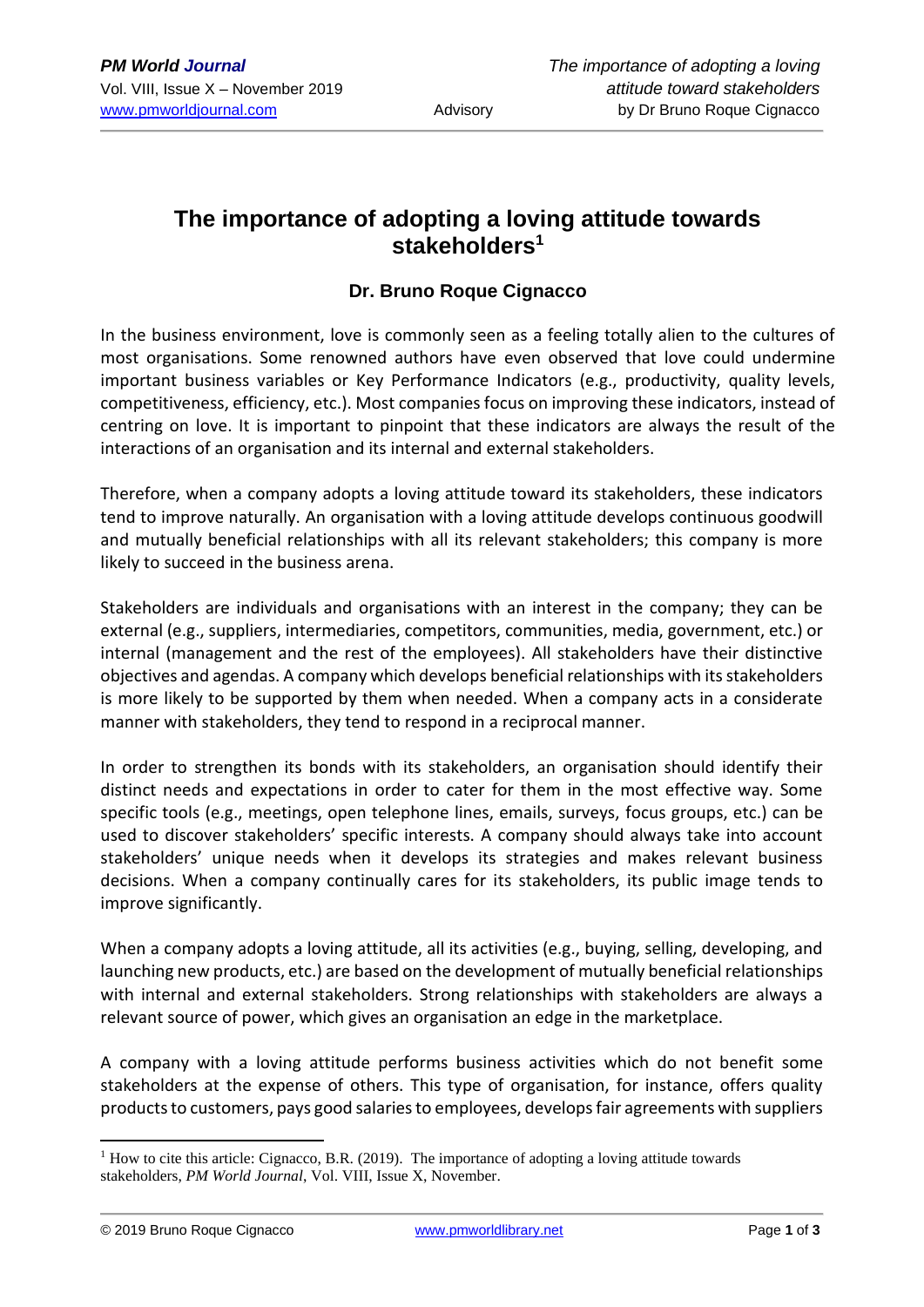and also adopts a caring attitude for the environment. In this case the company cares for the well-being of all its stakeholders (customers, employees, suppliers, and community); no stakeholder is considered more valuable than the others.

A person with this loving attitude focuses mostly on the good qualities of others. This love is kind, forgiving, inclusive, grateful, generous, compassionate, caring, and supportive. This love is also trusting, non-judgemental and undemanding. People with a loving attitude toward others can connect to the human side of each person inside and outside an organisation. When people working for a company adopt this loving attitude toward all stakeholders, the latter are more prone to feel acknowledged, recognised, and appreciated. Consequently, a loving attitude creates an atmosphere of deeper communion among people, which in turn improves business activities in a more effortless fashion.

A very important aspect of a loving attitude is affection. When people are truly affectionate with others, they relate to them in a respectful and caring manner. A loving person avoids any negative form when addressing others (e.g., slandering, gossiping, criticising, guilt-tripping, etc.), but makes continuous and supportive comments to them, especially when they go through challenging times.

A loving person makes others feel at peace with themselves and in their own skins, which also makes them more co-operative and easier to deal with. On the contrary, when people are not treated lovingly, they are very prone to behave in an anxious, restless, scared, and even aggressive manner.

When a company adopts a loving attitude toward others, its conflicts with them are handled in a more peaceful and conciliatory fashion. A loving attitude helps people considers the interests of everyone involved in a conflicting situation. Loving people are more open to consider diverse perspectives on a topic, as these views enrich its discussion and understanding.

An interesting question for self-reflection is: "How can I adopt a more loving attitude towards our stakeholders?"

*This is an excerpt from the book "The Art of Compassionate Business: Main Principles for the Human-Oriented Enterprise" (2019, Routledge - Productivity Press). This book can be found here [www.bit.ly/2MAkr4k](http://www.bit.ly/2MAkr4k)*